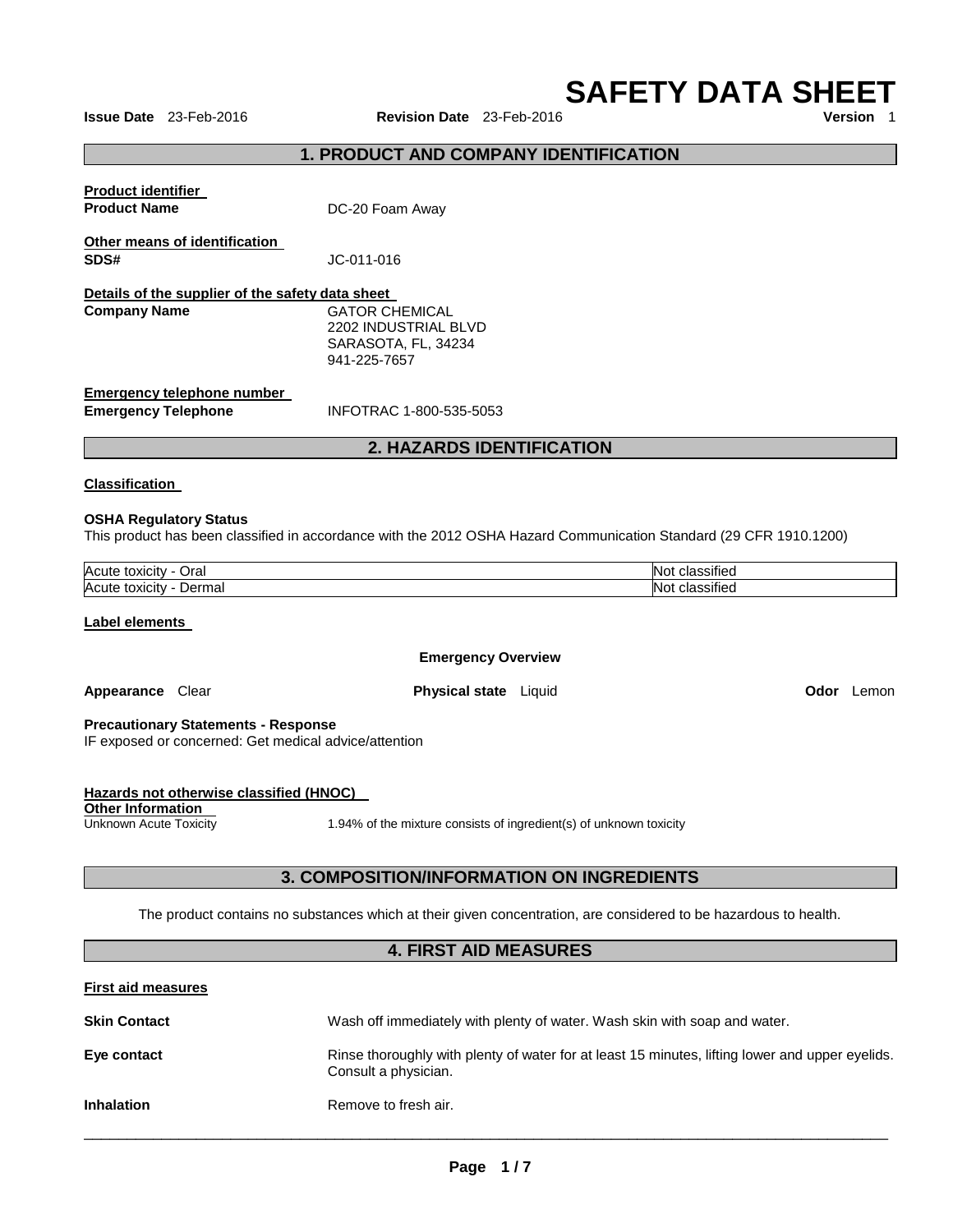| <b>Ingestion</b>                                                           | Clean mouth with water and drink afterwards plenty of water.                                          |  |  |
|----------------------------------------------------------------------------|-------------------------------------------------------------------------------------------------------|--|--|
| Most important symptoms and effects, both acute and delayed                |                                                                                                       |  |  |
| <b>Symptoms</b>                                                            | Any additional important symptoms and effects are described in Section 11: Toxicology<br>Information. |  |  |
| Indication of any immediate medical attention and special treatment needed |                                                                                                       |  |  |
| Note to physicians                                                         | Treat symptomatically.                                                                                |  |  |

\_\_\_\_\_\_\_\_\_\_\_\_\_\_\_\_\_\_\_\_\_\_\_\_\_\_\_\_\_\_\_\_\_\_\_\_\_\_\_\_\_\_\_\_\_\_\_\_\_\_\_\_\_\_\_\_\_\_\_\_\_\_\_\_\_\_\_\_\_\_\_\_\_\_\_\_\_\_\_\_\_\_\_\_\_\_\_\_\_\_\_\_\_

# **5. FIRE-FIGHTING MEASURES**

#### **Suitable extinguishing media**

Use extinguishing measures that are appropriate to local circumstances and the surrounding environment.

**Unsuitable extinguishing media** Caution: Use of water spray when fighting fire may be inefficient.

#### **Specific hazards arising from the chemical**

No Information available.

#### **Explosion data Sensitivity to Mechanical Impact** None. **Sensitivity to Static Discharge** None.

#### **Protective equipment and precautions for firefighters**

As in any fire, wear self-contained breathing apparatus pressure-demand, MSHA/NIOSH (approved or equivalent) and full protective gear.

# **6. ACCIDENTAL RELEASE MEASURES**

|                                                      | Personal precautions, protective equipment and emergency procedures    |  |  |  |  |
|------------------------------------------------------|------------------------------------------------------------------------|--|--|--|--|
| <b>Personal precautions</b>                          | Ensure adequate ventilation, especially in confined areas.             |  |  |  |  |
| <b>Environmental precautions</b>                     |                                                                        |  |  |  |  |
| <b>Environmental precautions</b>                     | See Section 12 for additional ecological information.                  |  |  |  |  |
| Methods and material for containment and cleaning up |                                                                        |  |  |  |  |
| <b>Methods for containment</b>                       | Prevent further leakage or spillage if safe to do so.                  |  |  |  |  |
| Methods for cleaning up                              | Pick up and transfer to properly labeled containers.                   |  |  |  |  |
| 7. HANDLING AND STORAGE                              |                                                                        |  |  |  |  |
| <b>Precautions for safe handling</b>                 |                                                                        |  |  |  |  |
| Advice on safe handling                              | Handle in accordance with good industrial hygiene and safety practice. |  |  |  |  |

# **Conditions for safe storage, including any incompatibilities**

# **Storage Conditions Keep containers tightly closed in a dry, cool and well-ventilated place.**

**Incompatible materials None known based on information supplied.**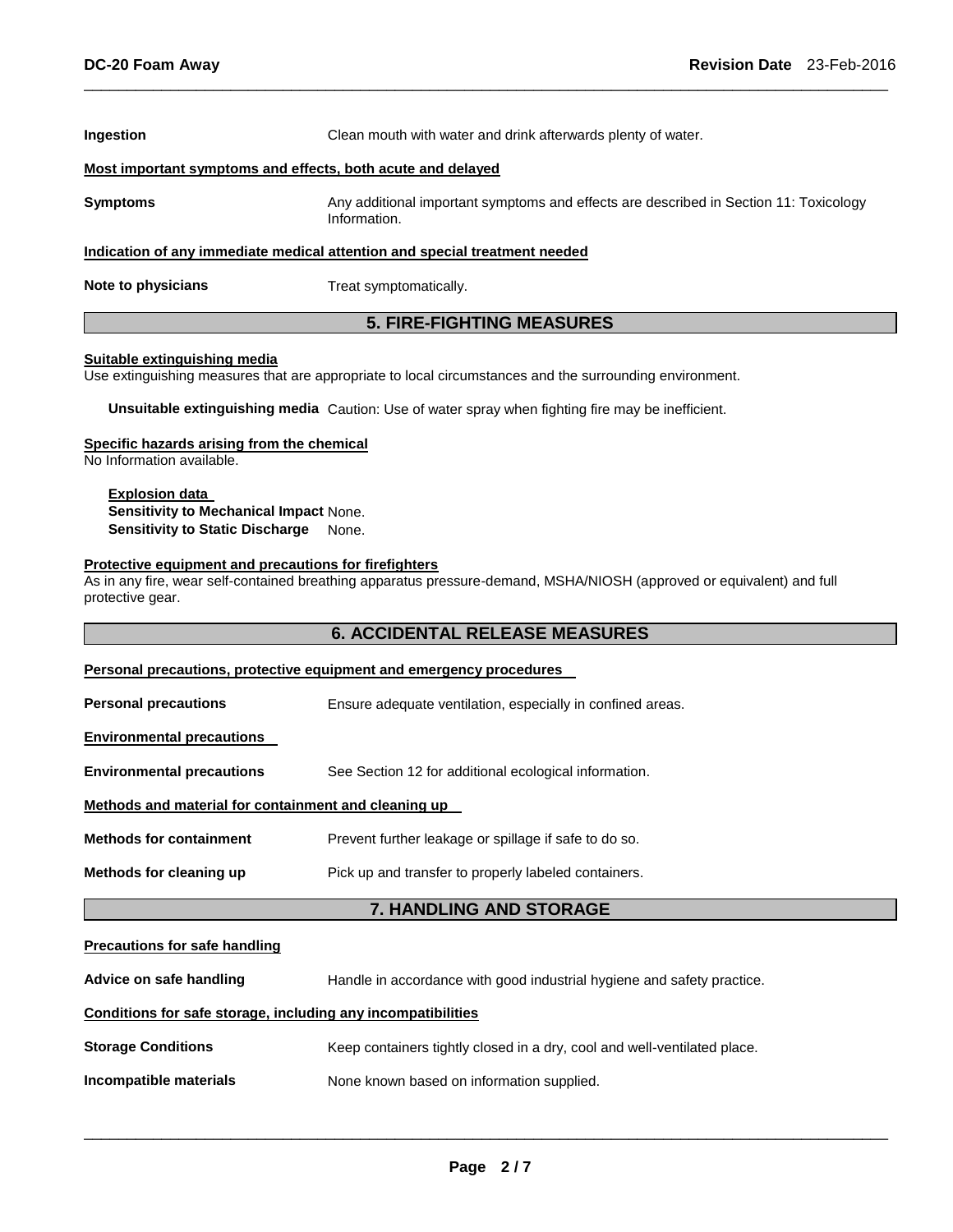# **8. EXPOSURE CONTROLS/PERSONAL PROTECTION**

\_\_\_\_\_\_\_\_\_\_\_\_\_\_\_\_\_\_\_\_\_\_\_\_\_\_\_\_\_\_\_\_\_\_\_\_\_\_\_\_\_\_\_\_\_\_\_\_\_\_\_\_\_\_\_\_\_\_\_\_\_\_\_\_\_\_\_\_\_\_\_\_\_\_\_\_\_\_\_\_\_\_\_\_\_\_\_\_\_\_\_\_\_

#### **Control parameters**

| <b>Exposure Guidelines</b><br>Exposure guidelines noted for ingredient(s).                                                                 |                                                                                                                                                                                                                                                                                                                                  |                                                                                                                                                                       |                                                                                                   |  |
|--------------------------------------------------------------------------------------------------------------------------------------------|----------------------------------------------------------------------------------------------------------------------------------------------------------------------------------------------------------------------------------------------------------------------------------------------------------------------------------|-----------------------------------------------------------------------------------------------------------------------------------------------------------------------|---------------------------------------------------------------------------------------------------|--|
| <b>Chemical Name</b>                                                                                                                       | <b>ACGIH TLV</b>                                                                                                                                                                                                                                                                                                                 | <b>OSHA PEL</b>                                                                                                                                                       | <b>NIOSH IDLH</b>                                                                                 |  |
| Monoethanolamine<br>141-43-5                                                                                                               | STEL: 6 ppm<br>TWA: 3 ppm                                                                                                                                                                                                                                                                                                        | TWA: 3 ppm<br>TWA: 6 mg/m <sup>3</sup><br>(vacated) TWA: 3 ppm<br>(vacated) TWA: 8 mg/m <sup>3</sup><br>(vacated) STEL: 6 ppm<br>(vacated) STEL: 15 mg/m <sup>3</sup> | IDLH: 30 ppm<br>TWA: 3 ppm<br>TWA: $8 \text{ mg/m}^3$<br>STEL: 6 ppm<br>STEL: $15 \text{ mg/m}^3$ |  |
| Diethanolamine<br>111-42-2                                                                                                                 | TWA: 1 $mq/m3$ inhalable fraction<br>and vapor<br>$S^*$                                                                                                                                                                                                                                                                          | (vacated) TWA: 3 ppm<br>(vacated) TWA: $15 \text{ mg/m}^3$                                                                                                            | TWA: 3 ppm<br>TWA: $15 \text{ mg/m}^3$                                                            |  |
| NIOSH IDLH Immediately Dangerous to Life or Health                                                                                         |                                                                                                                                                                                                                                                                                                                                  |                                                                                                                                                                       |                                                                                                   |  |
| <b>Other Information</b><br>Vacated limits revoked by the Court of Appeals decision in AFL-CIO v. OSHA, 965 F.2d<br>962 (11th Cir., 1992). |                                                                                                                                                                                                                                                                                                                                  |                                                                                                                                                                       |                                                                                                   |  |
| <b>Appropriate engineering controls</b>                                                                                                    |                                                                                                                                                                                                                                                                                                                                  |                                                                                                                                                                       |                                                                                                   |  |
| <b>Engineering Controls</b>                                                                                                                | Showers, Eyewash stations & Ventilation systems.                                                                                                                                                                                                                                                                                 |                                                                                                                                                                       |                                                                                                   |  |
| Individual protection measures, such as personal protective equipment                                                                      |                                                                                                                                                                                                                                                                                                                                  |                                                                                                                                                                       |                                                                                                   |  |
| <b>Eye/face protection</b>                                                                                                                 | No special technical protective measures are necessary.                                                                                                                                                                                                                                                                          |                                                                                                                                                                       |                                                                                                   |  |
| Skin and body protection                                                                                                                   | No special technical protective measures are necessary. Wear protective gloves and<br>protective clothing. Prolonged contact may cause redness and irritation. Wear protective<br>gloves and protective clothing if needed.                                                                                                      |                                                                                                                                                                       |                                                                                                   |  |
| <b>Respiratory protection</b>                                                                                                              | If exposure limits are exceeded or irritation is experienced, NIOSH/MSHA approved<br>respiratory protection should be worn. Positive-pressure supplied air respirators may be<br>required for high airborne contaminant concentrations. Respiratory protection must be<br>provided in accordance with current local regulations. |                                                                                                                                                                       |                                                                                                   |  |
| <b>General Hygiene</b>                                                                                                                     | Handle in accordance with good industrial hygiene and safety practice.                                                                                                                                                                                                                                                           |                                                                                                                                                                       |                                                                                                   |  |
|                                                                                                                                            | <b>9. PHYSICAL AND CHEMICAL PROPERTIES</b>                                                                                                                                                                                                                                                                                       |                                                                                                                                                                       |                                                                                                   |  |

# **Information on basic physical and chemical properties**

| <b>Physical state</b>               | Liquid                              |                |          |
|-------------------------------------|-------------------------------------|----------------|----------|
| Appearance                          | Clear                               |                |          |
| Color                               | Colorless                           |                |          |
| Odor                                | Lemon                               |                |          |
| <b>Odor threshold</b>               | No Information available            |                |          |
| <b>Property</b>                     | <b>Values</b>                       | <b>Remarks</b> | • Method |
| рH                                  | $7.0 - 8.0$                         |                |          |
| <b>Specific Gravity</b>             | 1.01                                |                |          |
| <b>Viscosity</b>                    | $<$ 25 cP @ 25 °C                   |                |          |
| <b>Melting point/freezing point</b> | No Information available            |                |          |
| <b>Flash point</b>                  | Above 200°F                         |                |          |
| Boiling point / boiling range       | $>= 100 °C / 212 °F$ (at 760 mm Hg) |                |          |
| <b>Evaporation rate</b>             | No Information available            |                |          |
| Flammability (solid, gas)           | No data available                   |                |          |
| <b>Flammability Limits in Air</b>   |                                     |                |          |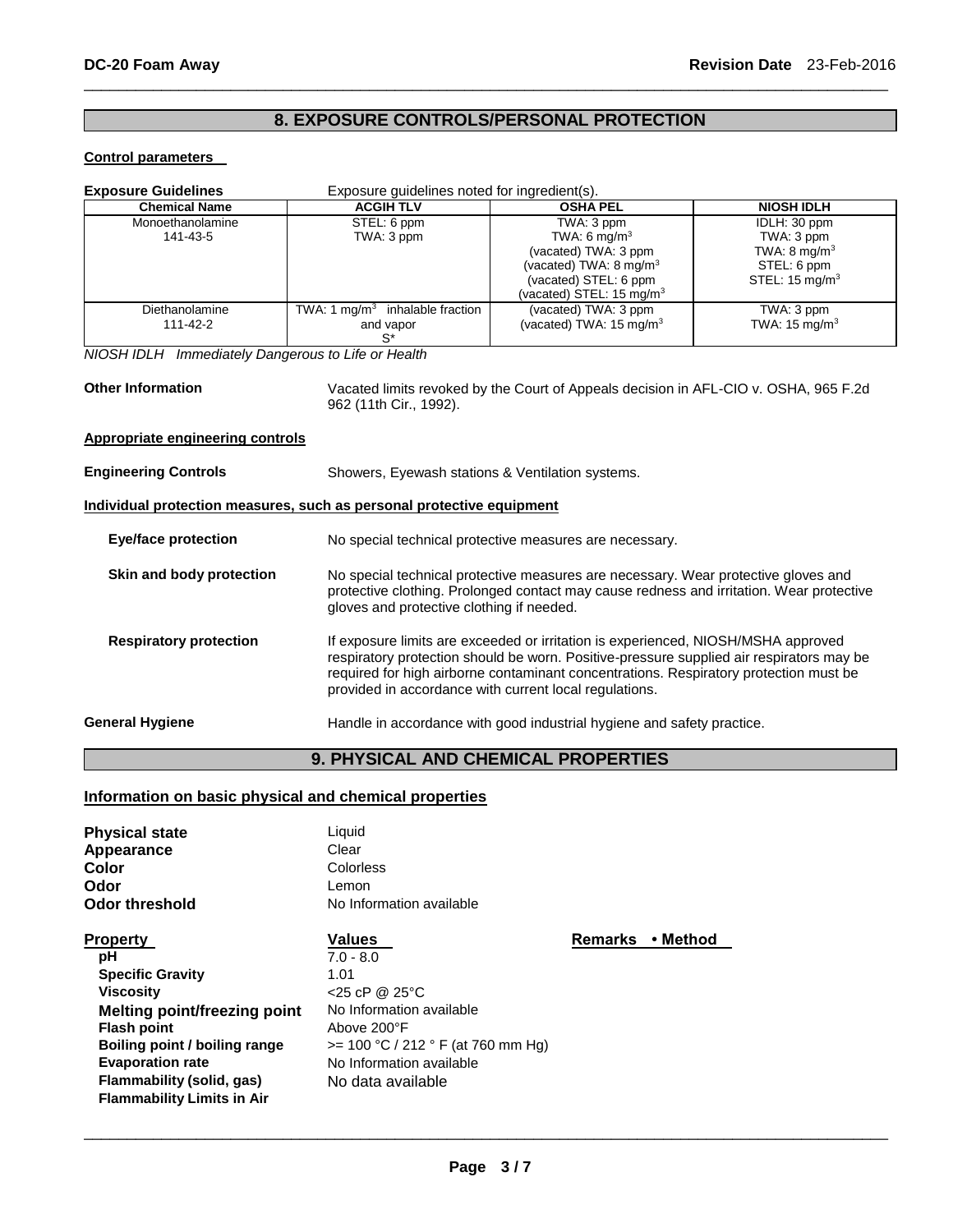| <b>Upper flammability limit:</b> | No Information available |
|----------------------------------|--------------------------|
| Lower flammability limit:        | No Information available |
| Vapor pressure                   | No Information available |
| Vapor density                    | No Information available |
| <b>Water solubility</b>          | Complete                 |
| <b>Partition coefficient</b>     | No Information available |
| <b>Autoignition temperature</b>  | No Information available |
| <b>Decomposition temperature</b> | No Information available |
| <b>Other Information</b>         |                          |
| <b>Density Lbs/Gal</b>           | 8.42                     |

# **10. STABILITY AND REACTIVITY**

\_\_\_\_\_\_\_\_\_\_\_\_\_\_\_\_\_\_\_\_\_\_\_\_\_\_\_\_\_\_\_\_\_\_\_\_\_\_\_\_\_\_\_\_\_\_\_\_\_\_\_\_\_\_\_\_\_\_\_\_\_\_\_\_\_\_\_\_\_\_\_\_\_\_\_\_\_\_\_\_\_\_\_\_\_\_\_\_\_\_\_\_\_

**Reactivity** 

No data available

#### **Chemical stability**

Stable under recommended storage conditions. **Possibility of Hazardous Reactions** None under normal processing. **Conditions to avoid** Extremes of temperature and direct sunlight. **Incompatible materials** None known based on information supplied. **Hazardous Decomposition Products** None known based on information supplied.

**VOC Content (%)** 0.06

# **11. TOXICOLOGICAL INFORMATION**

### **Information on likely routes of exposure**

#### **Product Information**

| <b>Inhalation</b>   | No data available. Avoid breathing vapors or mists.                            |
|---------------------|--------------------------------------------------------------------------------|
| Eye contact         | No data available. Avoid contact with eyes.                                    |
| <b>Skin Contact</b> | No data available. No known effect based on information supplied.              |
| Ingestion           | No data available. Not an expected route of exposure. Do not taste or swallow. |

#### **Information on toxicological effects**

**Symptoms** No Information available.

#### **Delayed and immediate effects as well as chronic effects from short and long-term exposure**

| <b>Sensitization</b>            | No Information available. |
|---------------------------------|---------------------------|
| Germ cell mutagenicity          | No Information available. |
| Carcinogenicity                 | No Information available. |
| <b>Reproductive toxicity</b>    | No Information available. |
| <b>STOT - single exposure</b>   | No Information available. |
| <b>STOT - repeated exposure</b> | No Information available. |
| <b>Aspiration hazard</b>        | No Information available. |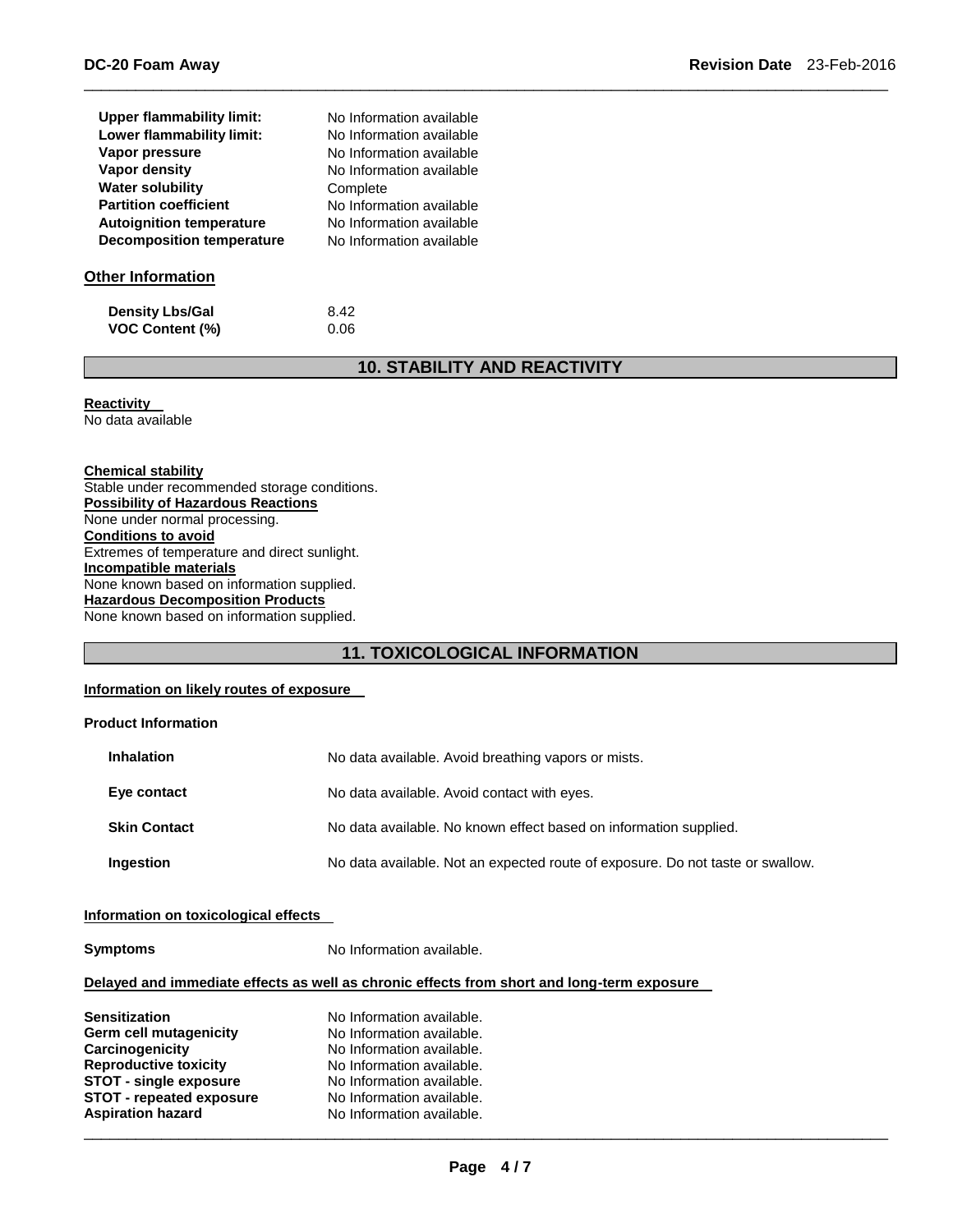#### **Numerical measures of toxicity - Product Information**

**Unknown Acute Toxicity** 1.94% of the mixture consists of ingredient(s) of unknown toxicity **The following values are calculated based on chapter 3.1 of the GHS document. ATEmix (oral)** 34,435.00 mg/kg **ATEmix (dermal)** 53,962.00 mg/kg

# **12. ECOLOGICAL INFORMATION**

\_\_\_\_\_\_\_\_\_\_\_\_\_\_\_\_\_\_\_\_\_\_\_\_\_\_\_\_\_\_\_\_\_\_\_\_\_\_\_\_\_\_\_\_\_\_\_\_\_\_\_\_\_\_\_\_\_\_\_\_\_\_\_\_\_\_\_\_\_\_\_\_\_\_\_\_\_\_\_\_\_\_\_\_\_\_\_\_\_\_\_\_\_

#### **Ecotoxicity**

1.94% of the mixture consists of components(s) of unknown hazards to the aquatic environment

| <b>Chemical Name</b>                   | Algae/aquatic plants                | <b>Fish</b>                       | <b>Crustacea</b>            |
|----------------------------------------|-------------------------------------|-----------------------------------|-----------------------------|
| Tall Oil Fatty Acid                    | 1000: 72 h Pseudokirchneriella      |                                   |                             |
| 61790-12-3                             | subcapitata mg/L EC50               |                                   |                             |
| <b>Straight Run Middle Distallates</b> |                                     | 10000: 96 h Pimephales promelas   |                             |
| (Petroleum)                            |                                     | mg/L LC50 static 35: 96 h         |                             |
| 64742-46-7                             |                                     | Pimephales promelas mg/L LC50     |                             |
|                                        |                                     | flow-through                      |                             |
| Monoethanolamine                       | 15: 72 h Desmodesmus subspicatus    | 300 - 1000: 96 h Lepomis          | 65: 48 h Daphnia magna mg/L |
| 141-43-5                               | mg/L EC50                           | macrochirus mg/L LC50 static 200: | EC50                        |
|                                        |                                     | 96 h Oncorhynchus mykiss mg/L     |                             |
|                                        |                                     | LC50 flow-through 114 - 196: 96 h |                             |
|                                        |                                     | Oncorhynchus mykiss mg/L LC50     |                             |
|                                        |                                     | static 227: 96 h Pimephales       |                             |
|                                        |                                     | promelas mg/L LC50 flow-through   |                             |
|                                        |                                     | 3684: 96 h Brachydanio rerio mg/L |                             |
|                                        |                                     | LC50 static                       |                             |
| Diethanolamine                         | 7.8: 72 h Desmodesmus               | 4460 - 4980: 96 h Pimephales      | 55: 48 h Daphnia magna mg/L |
| 111-42-2                               | subspicatus mg/L EC50 2.1 - 2.3: 96 | promelas mg/L LC50 flow-through   | EC50                        |
|                                        | h Pseudokirchneriella subcapitata   | 600 - 1000: 96 h Lepomis          |                             |
|                                        | mg/L EC50                           | macrochirus mg/L LC50 static 1200 |                             |
|                                        |                                     | - 1580: 96 h Pimephales promelas  |                             |
|                                        |                                     | mg/L LC50 static                  |                             |

#### **Persistence and degradability**

No Information available.

#### **Bioaccumulation**

No Information available.

**Other adverse effects** No Information available

# **13. DISPOSAL CONSIDERATIONS**

```
Waste treatment methods
```
**Disposal of wastes** Disposal should be in accordance with applicable regional, national and local laws and regulations.

**Contaminated packaging by Do not reuse container.** 

# **14. TRANSPORT INFORMATION**

The basic description below is specific to the container size. This information is provided for at a glance DOT information. Please refer to the container and/or shipping papers for the appropriate shipping description before tendering this material for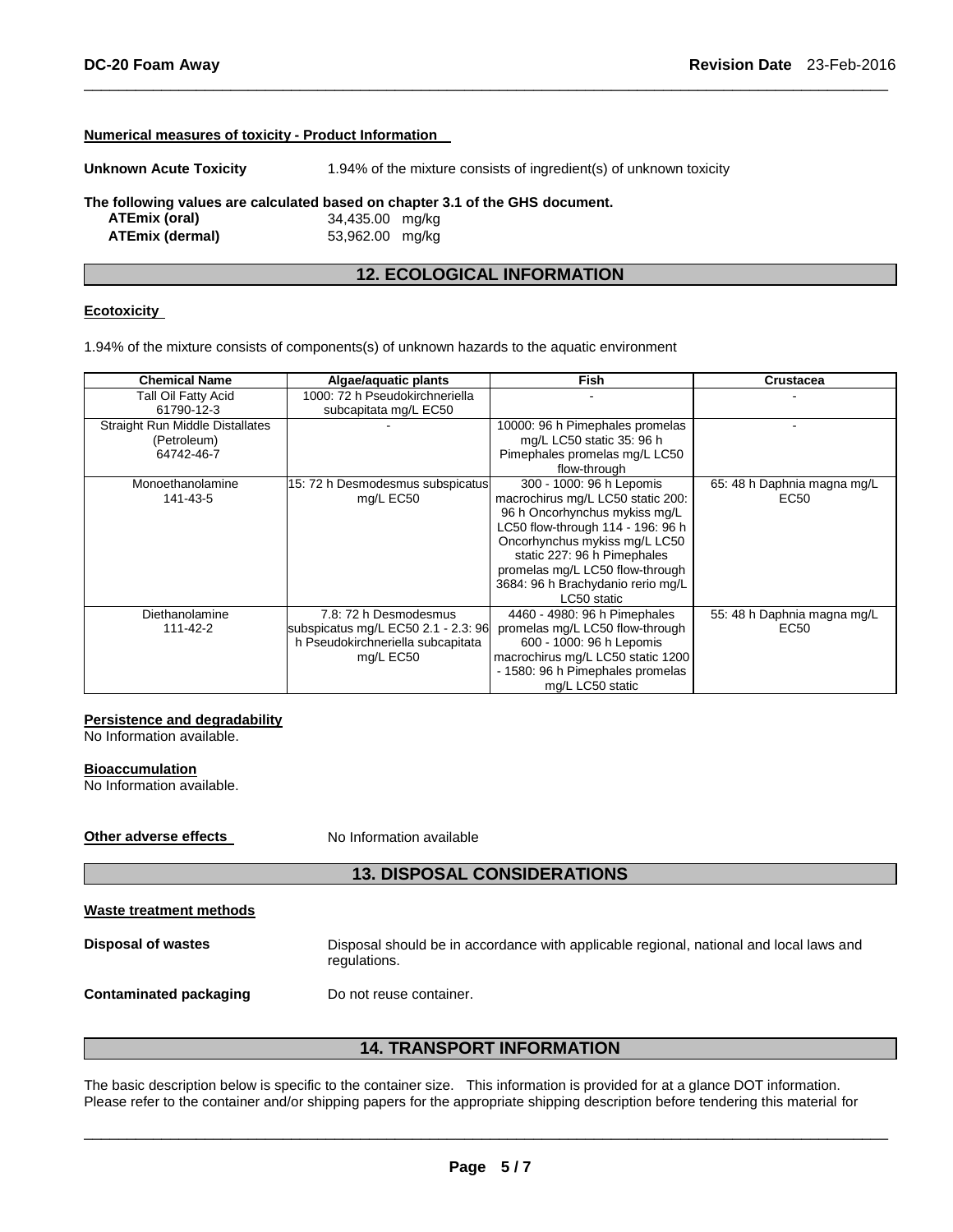shipment. For additional information, please contact the distributor listed in section 1 of this SDS.

**DOT** Not regulated

|                           | <b>15. REGULATORY INFORMATION</b> |
|---------------------------|-----------------------------------|
| International Inventories |                                   |
| <b>TSCA</b>               | Complies                          |
| <b>DSL/NDSL</b>           | Complies                          |

#### **Legend:**

**TSCA** - United States Toxic Substances Control Act Section 8(b) Inventory **DSL/NDSL** - Canadian Domestic Substances List/Non-Domestic Substances List

#### **US Federal Regulations**

#### **SARA 313**

Section 313 of Title III of the Superfund Amendments and Reauthorization Act of 1986 (SARA). This product does not contain any chemicals which are subject to the reporting requirements of the Act and Title 40 of the Code of Federal Regulations, Part 372

\_\_\_\_\_\_\_\_\_\_\_\_\_\_\_\_\_\_\_\_\_\_\_\_\_\_\_\_\_\_\_\_\_\_\_\_\_\_\_\_\_\_\_\_\_\_\_\_\_\_\_\_\_\_\_\_\_\_\_\_\_\_\_\_\_\_\_\_\_\_\_\_\_\_\_\_\_\_\_\_\_\_\_\_\_\_\_\_\_\_\_\_\_

| SARA 311/312 Hazard Categories    |    |
|-----------------------------------|----|
| Acute health hazard               | Nο |
| <b>Chronic Health Hazard</b>      | Nο |
| Fire hazard                       | Nο |
| Sudden release of pressure hazard | Nο |
| <b>Reactive Hazard</b>            | N٥ |

#### **CWA (Clean Water Act)**

This product does not contain any substances regulated as pollutants pursuant to the Clean Water Act (40 CFR 122.21 and 40 CFR 122.42)

#### **CERCLA**

This material, as supplied, does not contain any substances regulated as hazardous substances under the Comprehensive Environmental Response Compensation and Liability Act (CERCLA) (40 CFR 302) or the Superfund Amendments and Reauthorization Act (SARA) (40 CFR 355). There may be specific reporting requirements at the local, regional, or state level pertaining to releases of this material

### **US State Regulations**

#### **California Proposition 65**

This product contains the following Proposition 65 chemicals

| <b>Chemical Name</b>                                | ا California<br><b>Dran</b><br>Proposition 65 |
|-----------------------------------------------------|-----------------------------------------------|
| ietha ∪<br><u>າດ</u><br>olamıne،<br>$1 - 4$<br>74 L | ∴arcinoαer                                    |

#### **U.S. State Right-to-Know Regulations**

| <b>Chemical Name</b>         | New Jersey | <b>Massachusetts</b> | Pennsylvania |
|------------------------------|------------|----------------------|--------------|
| Monoethanolamine<br>141-43-5 |            |                      |              |
| Diethanolamine<br>111-42-2   |            |                      |              |

#### **U.S. EPA Label Information**

**EPA Pesticide Registration Number** Not Applicable

| <b>16. OTHER INFORMATION</b> |                  |  |              |                                |                                                       |
|------------------------------|------------------|--|--------------|--------------------------------|-------------------------------------------------------|
| <u>NFPA</u>                  | Health hazards 0 |  | Flammability | <b>Instability</b><br>$\Omega$ | <b>Physical and Chemical</b><br><b>Properties</b> Yes |
| <u>HMIS</u>                  | Health hazards 0 |  | Flammability | <b>Physical hazards</b> 0      | <b>Personal protection</b>                            |